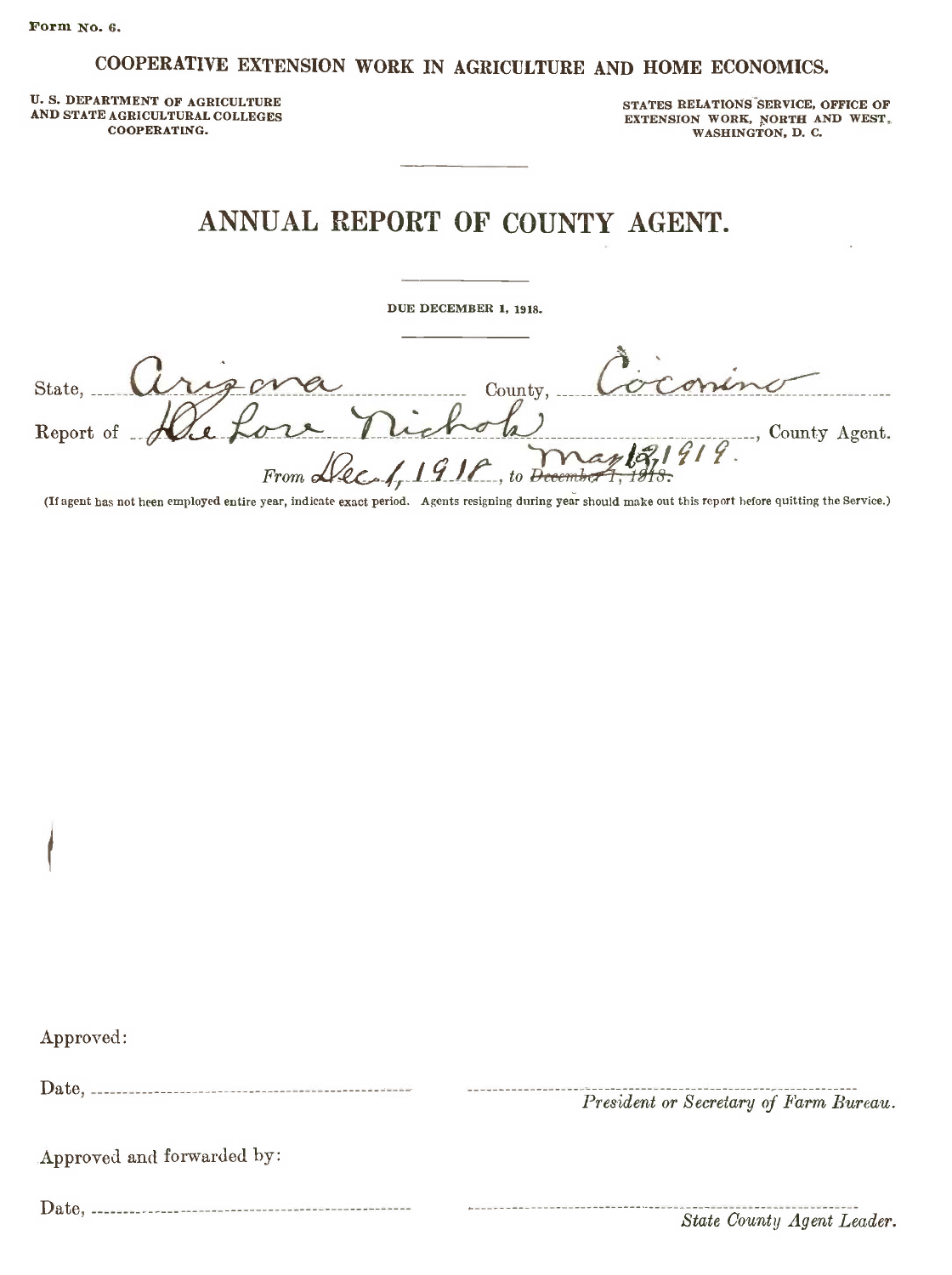### SUMMARY REPORT OF WORK OF COUNTY AGENT.

To THE COUNTY AGENT:

In the annual report due from each agent it is desired that the agent give <sup>a</sup> clear, of the work of the year. This report should be divided into two parts: (1) A narrative <sup>a</sup> tabulated or summary report.

(1) Narrative Report: This is by far the more important part of the annual reI be in effect <sup>a</sup> statement in orderly fashion, and under appropriate subheadings of the the results secured under each project undertaken, as well as the miscellaneous wor' This report may be illustrated with photographs, maps, diagrams, blue prints, or copie: in demonstration work.

(2) Summary Report: This is really designed to be <sup>a</sup> summary of those features <sup>4</sup> report that can be tabulated. In order that comparable State and national summaries it is necessary that each agent use practically the same method of tabulating. To <sup>s</sup> formity, the accompanying blank has been prepared. It is based on the report blan agents since the work started and covers only the more usual phases of the work. I division of the blank, space is provided to accommodate such entries as an individual: to make. Some of the questions will not apply to the work in <sup>a</sup> certain county, and <sup>1</sup> need not be answered. It may often happen that the added items are more importan vided headings. It may also be necessary at times to make estimates, but, so far as <sup>p</sup> should be based on office records. The following pages are designed as <sup>a</sup> form which use in accounting for such phases of his work as it may be possible to put in tabular form

Instructions for tabulating results of demonstration work.-Below are given instruct filling out tables on pages <sup>5</sup> and <sup>6</sup> of the summary report.

These tables are for the purpose of tabulating the definite demonstration work\* of <sup>1</sup> accurate known results were secured. Under each of the following titles with approprii list all demonstration work in relation to that subject: Corn, Oats, Wheat, Potatoes. Farm Crops, Orchard Fruits, Small Fruits, Truck Crops, Soil Demonstrations, Liming, ( Drainage, Miscellaneous Demonstrations in Relation to Crops and Soils, Feeding Demon Judging, Hog-cholera Control, Blackleg Treatment, and Miscellaneous Demonstrations Live Stock.

(1) In column <sup>1</sup> give the total number of demonstrations in regard to each pal whether <sup>a</sup> meeting was held or not, but do not list demonstrations given at miscellaneo ings, such as institutes, short courses, farmers' clubs, etc.

(2) In column <sup>2</sup> list all demonstration meetings held.

(3) In column <sup>3</sup> give the total attendance at meetings listed in column 2.

(4) In column <sup>4</sup> give <sup>a</sup> measure of the total number of units involved in the demons of acres, tons, bushels, etc.

(5) In column <sup>5</sup> give results of demonstrations, expressing results in terms of in. bushels, tons, dollars, acres, etc. Indicate the measurement used. Do not give <sup>j</sup> percentage.

(6) In column <sup>6</sup> give the profit secured per acre or other unit as given in column tional expenses of the method demonstrated, including the extra cost of harvesting have been deducted.

<sup>\*</sup> A demonstration is an effort designed to show by example the practical application of an established fal may be of methods or results.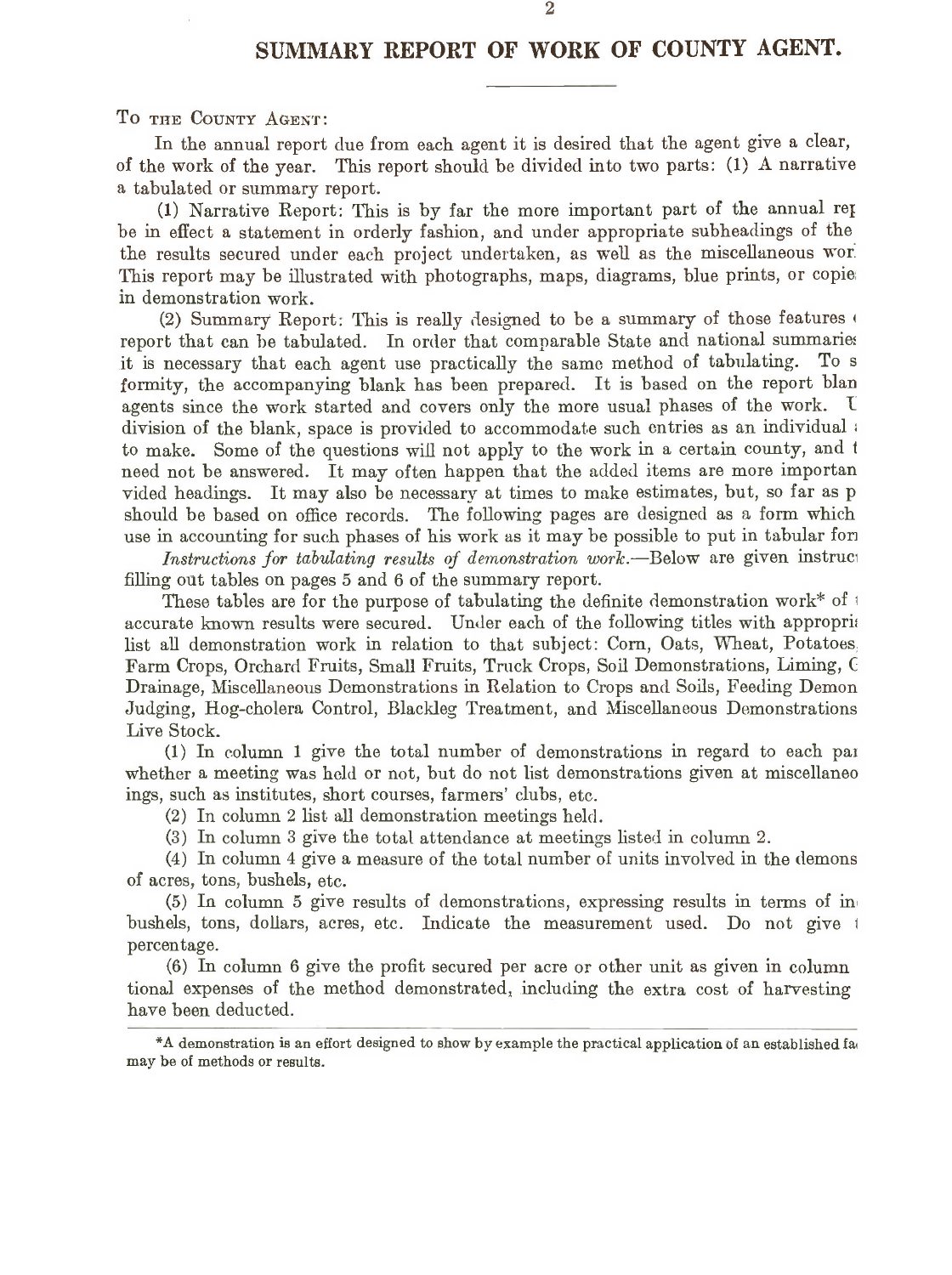On this page draw or attach <sup>a</sup> map of your county, showing township or community boundaries, and locating thereon demonstrations listed on pages <sup>5</sup> and <sup>6</sup> of this report.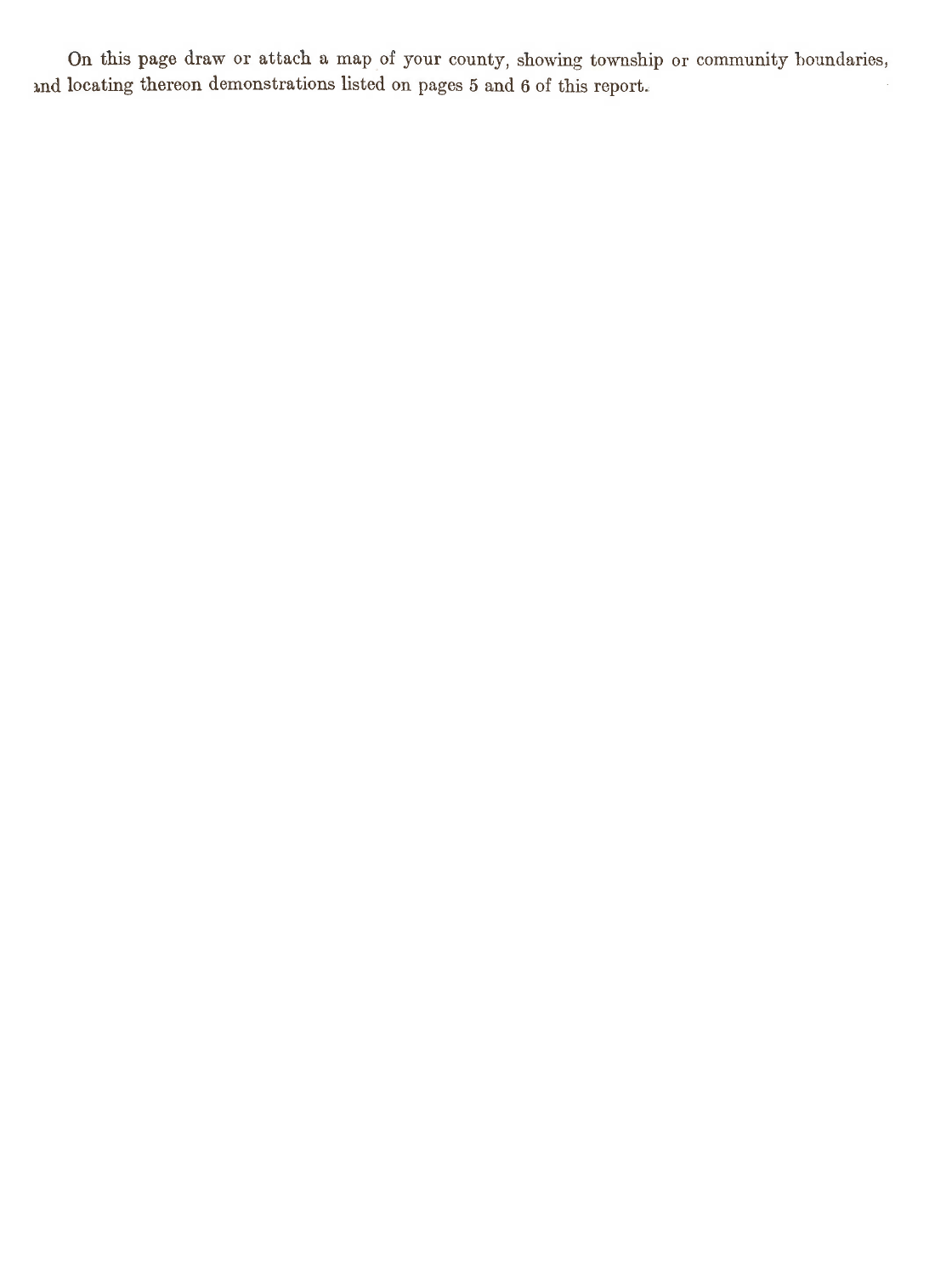On this page draw or attach <sup>a</sup> map of your county, showing township or community boundaries and approximate location of farm bureau members by means of dots. . .

ä,

Place an x in the townships having community committees.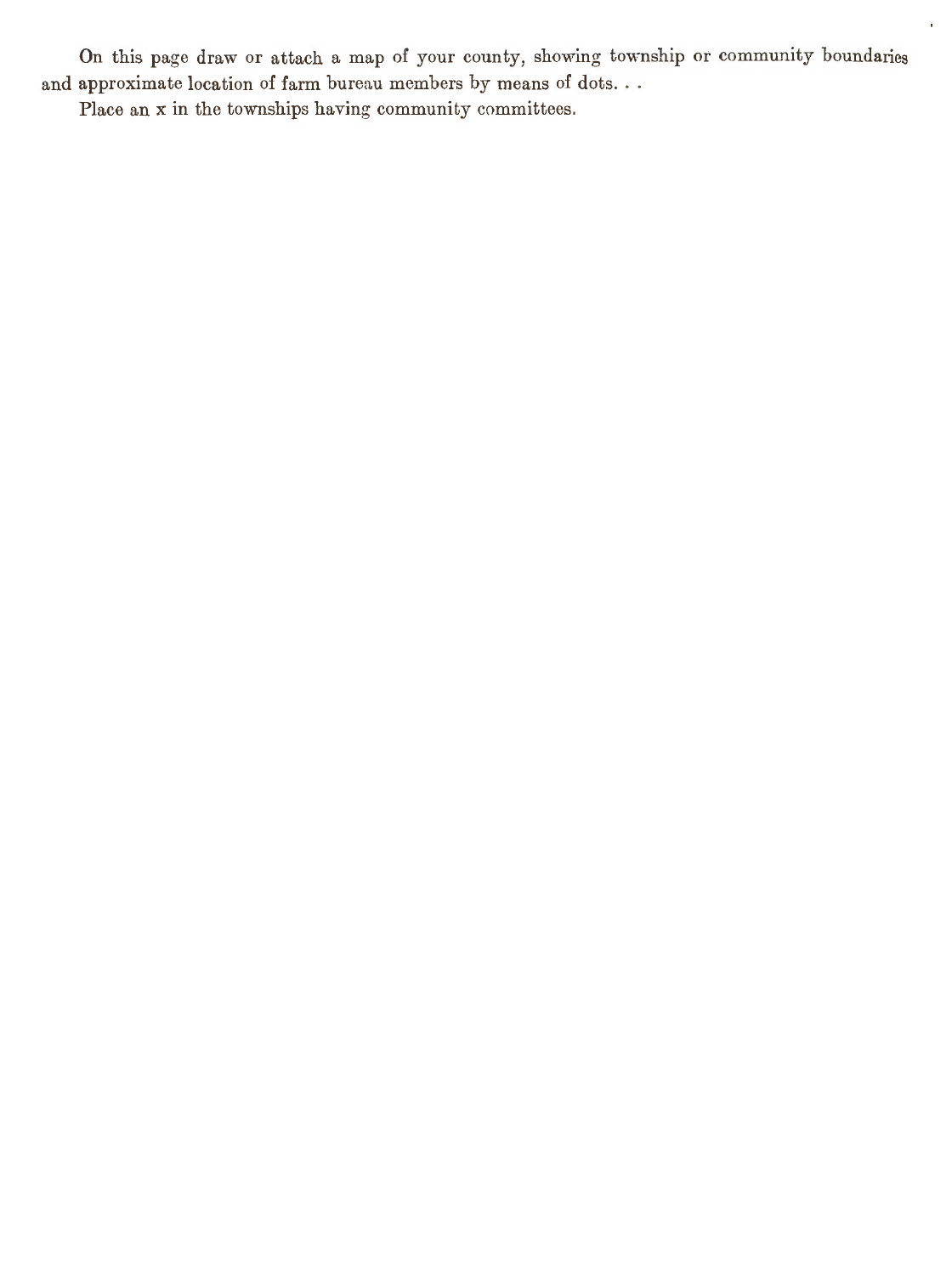#### SUMMARY REPORT OF WORK OF COUNTY AGENT.

(A) LIST OF DEMONSTRATIONS.

|                                                                                                                               | $1*$                                               | $2*$                                                            | $3*$                                            | $4*$                                            | $5*$                                                                        | $6*$                                                              |
|-------------------------------------------------------------------------------------------------------------------------------|----------------------------------------------------|-----------------------------------------------------------------|-------------------------------------------------|-------------------------------------------------|-----------------------------------------------------------------------------|-------------------------------------------------------------------|
| Name of demonstration, classifying under<br>(1) crops, (2) live stock, $(3)$ soil, $(4)$<br>farm business, (5) miscellaneous. | Number<br>оf<br>demon-<br>strations.<br>1918.<br>٠ | Number<br>οf<br>meetings<br>at<br>demon-<br>strations,<br>1918. | Total<br>attendance<br>at<br>meetings,<br>1918. | Total units<br>in demon-<br>strations,<br>1918. | Resultant<br>increase (yield<br>per acre or other<br>measurement),<br>1918. | Total<br>profit due to<br>increase given<br>in column 5,<br>1918. |
| ILLUSTRATIVE ENTRY.<br>CROPS.                                                                                                 |                                                    |                                                                 |                                                 |                                                 |                                                                             |                                                                   |
|                                                                                                                               | 15                                                 | 12                                                              | 250                                             | 1,200 a.                                        | $8 \; bu.$ to a.                                                            | \$4,200                                                           |
| heat Sm<br>$\iota$                                                                                                            | 19                                                 |                                                                 |                                                 | 5250                                            |                                                                             |                                                                   |
| Oat Smut                                                                                                                      |                                                    |                                                                 |                                                 | 3K0a                                            |                                                                             |                                                                   |
| arley &                                                                                                                       |                                                    |                                                                 |                                                 | 30a.                                            |                                                                             |                                                                   |
|                                                                                                                               |                                                    |                                                                 |                                                 |                                                 |                                                                             |                                                                   |
| $H_{\alpha}$ , $H_{\alpha}$                                                                                                   | 3.3                                                |                                                                 |                                                 | 1075a.                                          |                                                                             |                                                                   |
|                                                                                                                               |                                                    |                                                                 |                                                 |                                                 | The acreage is an                                                           |                                                                   |
|                                                                                                                               |                                                    |                                                                 |                                                 |                                                 | estimation because feur                                                     |                                                                   |

\* Sec explanation given on page 2, instructions for tabulutiur results of demonstration work.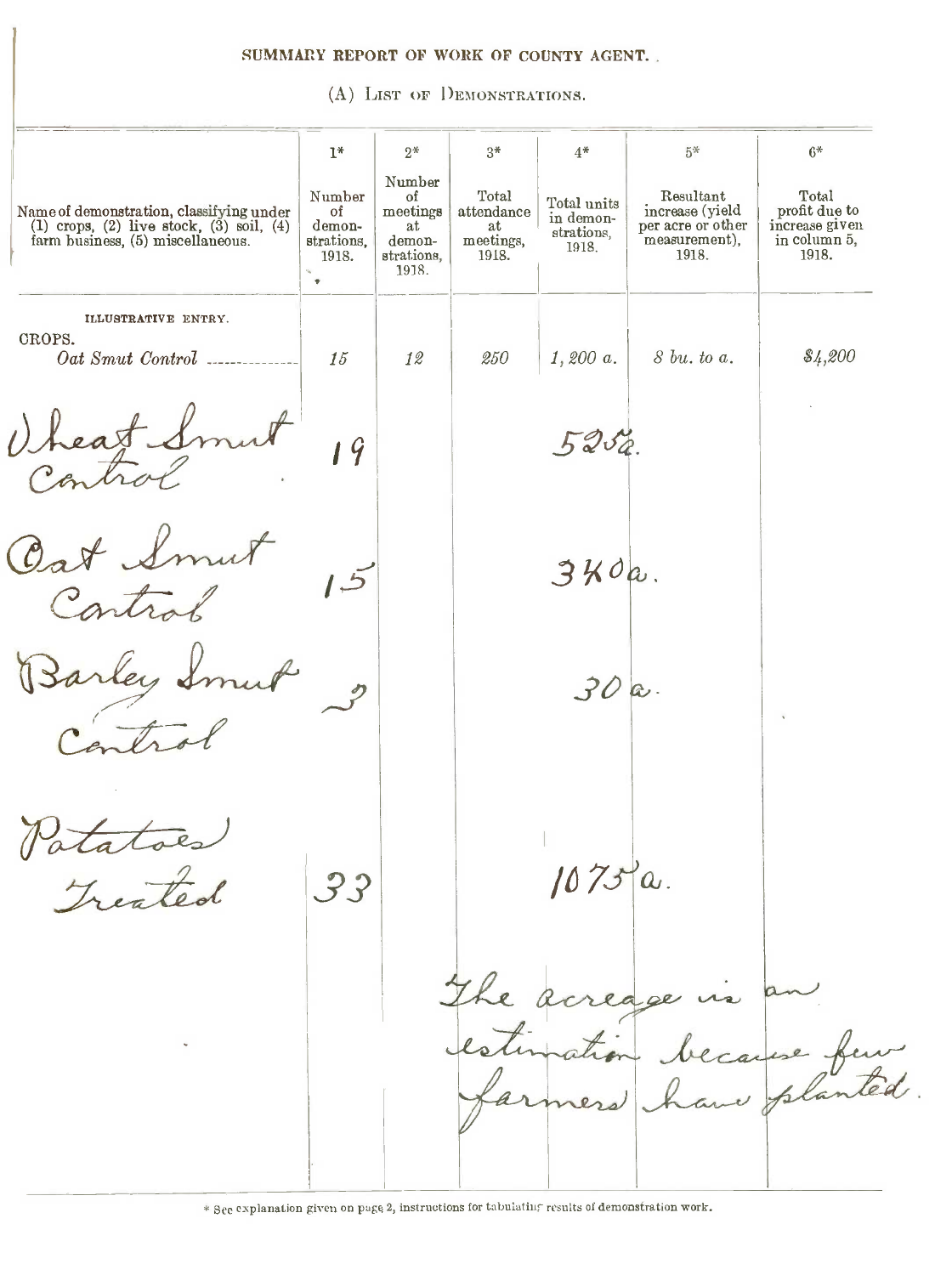(A) LIST OF DEMONSTRATIONS-Continued.

|                                                                                                                        | $1^*$                                         | $2^\ast$                                                                            | $3*$                                             | $4\,^{\ast}$                                    | $5*$                                                                        |
|------------------------------------------------------------------------------------------------------------------------|-----------------------------------------------|-------------------------------------------------------------------------------------|--------------------------------------------------|-------------------------------------------------|-----------------------------------------------------------------------------|
| Name of demonstration, classifying under<br>(1) crops, (2) live stock, (3) soil, (4) farm business, (5) miscellaneous. | Number<br>of<br>demon-<br>strations,<br>1918. | Number<br>of<br>meetings<br>$\mathbf{a}\mathbf{t}$<br>demon-<br>strations,<br>1918. | Total<br>attendance<br>at.<br>meetings, $1918$ . | Total units<br>in demon-<br>strations,<br>1918. | Resultant<br>increase (yield<br>per acre or other<br>measurement),<br>1918. |
|                                                                                                                        |                                               |                                                                                     |                                                  |                                                 |                                                                             |
|                                                                                                                        |                                               |                                                                                     |                                                  |                                                 |                                                                             |
|                                                                                                                        |                                               |                                                                                     |                                                  |                                                 |                                                                             |
|                                                                                                                        |                                               |                                                                                     |                                                  |                                                 |                                                                             |
|                                                                                                                        |                                               |                                                                                     |                                                  |                                                 |                                                                             |
|                                                                                                                        |                                               |                                                                                     |                                                  |                                                 |                                                                             |
|                                                                                                                        |                                               |                                                                                     |                                                  |                                                 |                                                                             |
|                                                                                                                        |                                               |                                                                                     |                                                  |                                                 |                                                                             |
|                                                                                                                        |                                               |                                                                                     |                                                  |                                                 |                                                                             |
|                                                                                                                        |                                               |                                                                                     |                                                  |                                                 |                                                                             |
|                                                                                                                        |                                               |                                                                                     |                                                  |                                                 |                                                                             |
|                                                                                                                        |                                               |                                                                                     |                                                  |                                                 |                                                                             |
|                                                                                                                        |                                               |                                                                                     |                                                  |                                                 |                                                                             |
|                                                                                                                        |                                               |                                                                                     |                                                  |                                                 |                                                                             |
|                                                                                                                        |                                               |                                                                                     |                                                  |                                                 |                                                                             |
|                                                                                                                        |                                               |                                                                                     |                                                  |                                                 |                                                                             |
|                                                                                                                        |                                               |                                                                                     |                                                  |                                                 |                                                                             |
|                                                                                                                        |                                               |                                                                                     |                                                  |                                                 |                                                                             |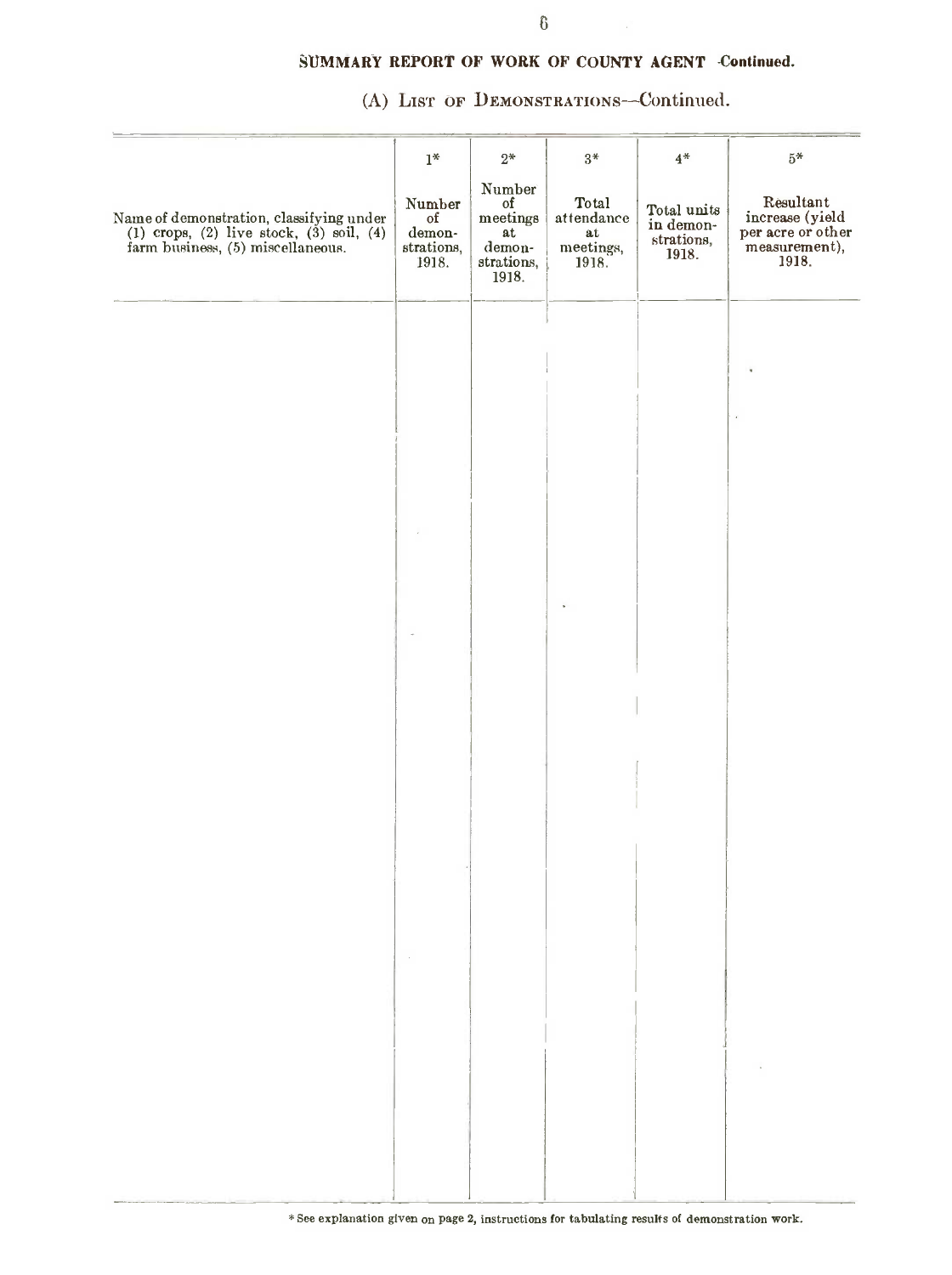DISTRIBUTION OF WORK OF COUNTY AGENT.

l,

| Days.<br>Days.<br>$_{Day.}$<br>Days.<br>Days.<br>Days.<br>Days.<br>Ø<br>子对<br>$\mathcal Q$<br>Days.<br>$\gamma$<br>$\omega$<br>$\mathcal{Q}$<br><b>ANC</b><br>Days.<br>axi<br>$\frac{2}{\sqrt{2}}$<br><b>DA</b><br>$D^{2}$<br>$\mathcal{P}$<br>S<br>$\mathcal{C}$<br>Days.<br>242<br>$\overline{\mathscr{K}}$<br>$\mathcal{L}$<br>$\overline{\mathbf{y}}$<br>5 <sub>1</sub><br>Days.<br>ٯ<br>$\mathcal{L}$<br>$_{Days.}$<br>et:<br>c<br>TOTAL.<br>Lø<br>$\mathbf{6}$<br>Days in office.<br>Miscellaneous.<br>ę<br>Leave.<br>$\frac{1}{2}$<br>m | PROJECT. | December. | January. | February. | March. | April. | Мау. | June. | July. | August. | September. | October. November. | ТОТАЬ.        |
|------------------------------------------------------------------------------------------------------------------------------------------------------------------------------------------------------------------------------------------------------------------------------------------------------------------------------------------------------------------------------------------------------------------------------------------------------------------------------------------------------------------------------------------------|----------|-----------|----------|-----------|--------|--------|------|-------|-------|---------|------------|--------------------|---------------|
|                                                                                                                                                                                                                                                                                                                                                                                                                                                                                                                                                |          |           |          |           |        |        |      |       |       |         |            |                    |               |
|                                                                                                                                                                                                                                                                                                                                                                                                                                                                                                                                                |          |           |          |           |        |        |      |       |       |         |            |                    |               |
|                                                                                                                                                                                                                                                                                                                                                                                                                                                                                                                                                |          |           |          |           |        |        |      |       |       |         |            |                    |               |
|                                                                                                                                                                                                                                                                                                                                                                                                                                                                                                                                                |          |           |          |           |        |        |      |       |       |         |            |                    | $\lambda$     |
|                                                                                                                                                                                                                                                                                                                                                                                                                                                                                                                                                |          |           |          |           |        |        |      |       |       |         |            |                    |               |
|                                                                                                                                                                                                                                                                                                                                                                                                                                                                                                                                                |          |           |          |           |        |        |      |       |       |         |            |                    | $\mathcal{P}$ |
|                                                                                                                                                                                                                                                                                                                                                                                                                                                                                                                                                |          |           |          |           |        |        |      |       |       |         |            |                    | 1             |

 $\bullet$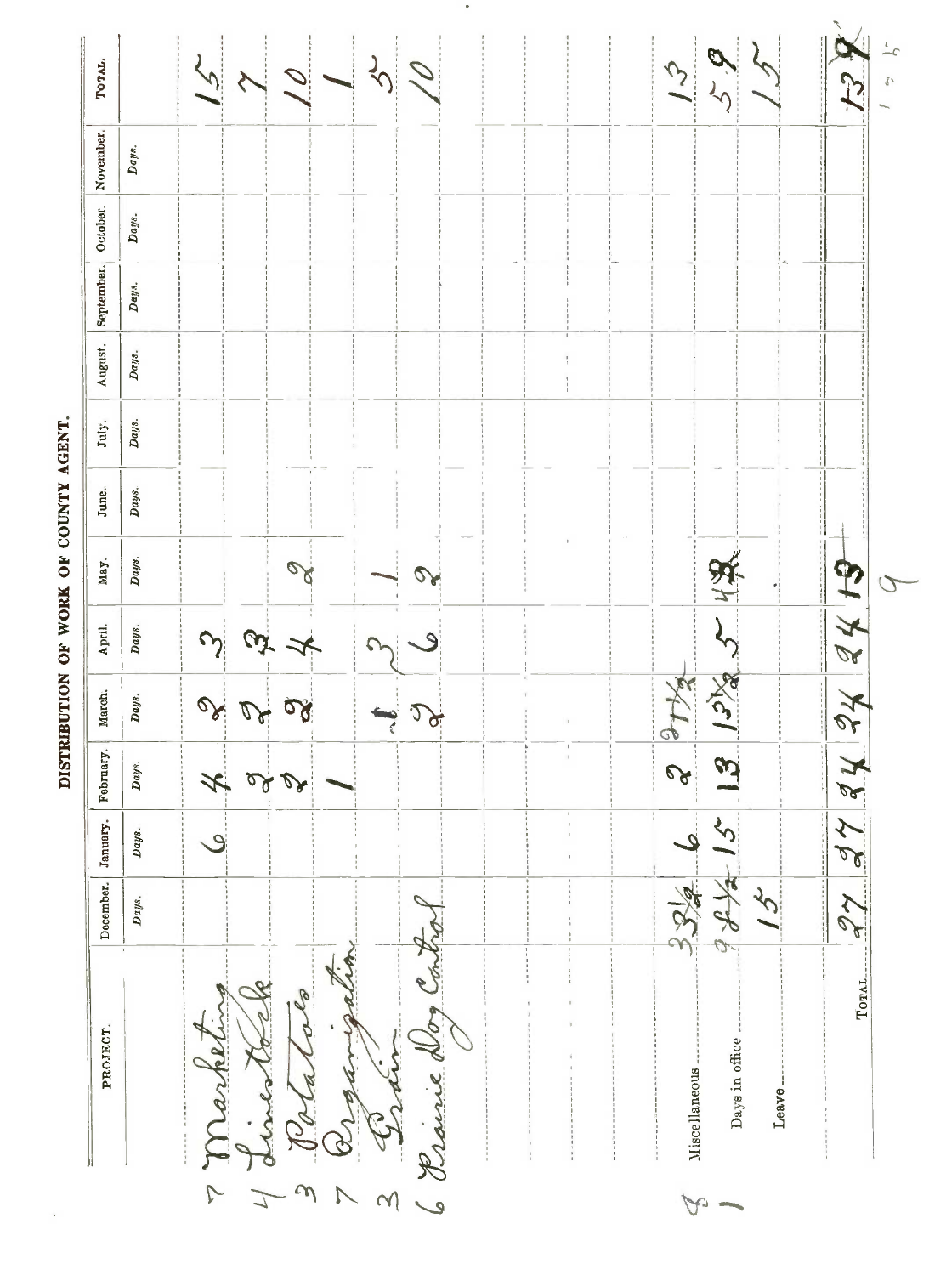| (B) WORK DONE IN RELATION TO CROPS.<br>On suggestion of agent or through the Farm Bureau during 1918.<br>(Do not quote statistics.) |
|-------------------------------------------------------------------------------------------------------------------------------------|
|                                                                                                                                     |
|                                                                                                                                     |
|                                                                                                                                     |
|                                                                                                                                     |
|                                                                                                                                     |
|                                                                                                                                     |
| 7. Farms on which the agent knows that corn was grown following his suggestions, includ-                                            |
|                                                                                                                                     |
| 9. Farms on which the agent knows that wheat was grown following his suggestions                                                    |
|                                                                                                                                     |
|                                                                                                                                     |
|                                                                                                                                     |
|                                                                                                                                     |
|                                                                                                                                     |
| 15. Farms on which the agent knows that seed potatoes were treated for disease following                                            |
|                                                                                                                                     |
| 17. Farms on which the agent knows that potatoes were grown following his suggestions,<br>other than those included in 15.          |
| 18. Total acres included in 16 and 17.                                                                                              |
| 19. Farms on which the agent knows that hay was grown following his suggestions                                                     |
|                                                                                                                                     |
| 21. Farms on which the agent knows that alfalfa was sown following his suggestions                                                  |
|                                                                                                                                     |
| 23. Farms on which the agent knows that sweet clover was grown following his suggestions                                            |
|                                                                                                                                     |
| 25. Farms on which the agent knows that soy beans were grown following his suggestions.                                             |
|                                                                                                                                     |
|                                                                                                                                     |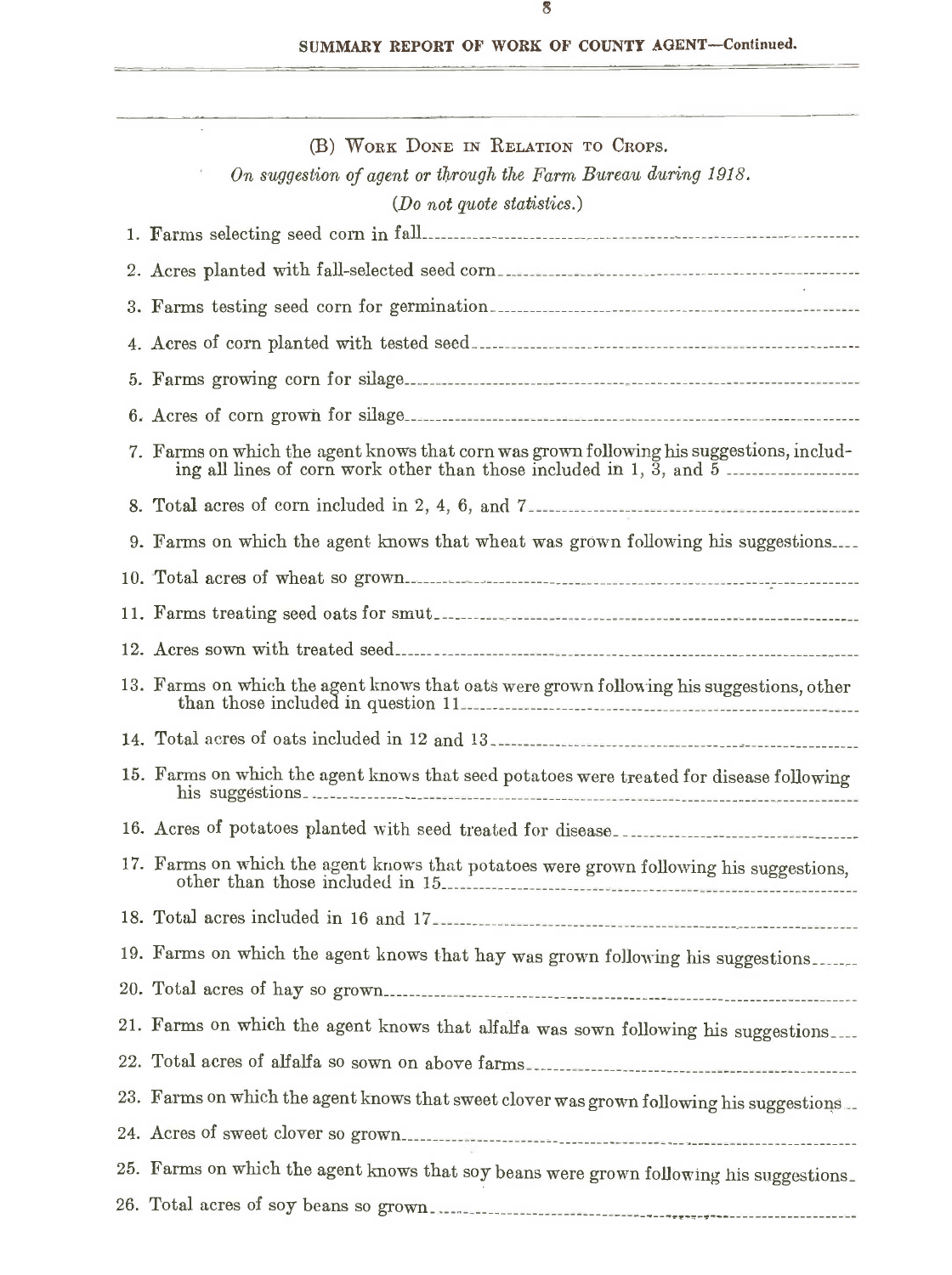|                                                                                       | Number. |    |
|---------------------------------------------------------------------------------------|---------|----|
| 27. Farms on which the agent knows that cowpeas were grown following his suggestions. |         | 27 |
|                                                                                       |         | 28 |
| 29. Farms on which the agent knows that winter or hairy vetch was grown for grain     |         | 29 |
|                                                                                       |         | 30 |
| 31. Farms on which the agent knows that barley was grown following his suggestions.   |         | 31 |
|                                                                                       |         | 32 |
| 33. Farms on which the agent knows that rye was grown following his suggestions       |         | 33 |
|                                                                                       |         | 34 |
|                                                                                       |         | 35 |
| 36. Farms on which agent knows red, alsike, or white clover were grown                |         | 36 |
|                                                                                       |         | 37 |
|                                                                                       |         | 38 |
|                                                                                       |         | 39 |
| List below all work in relation to crops not covered by above items:                  |         |    |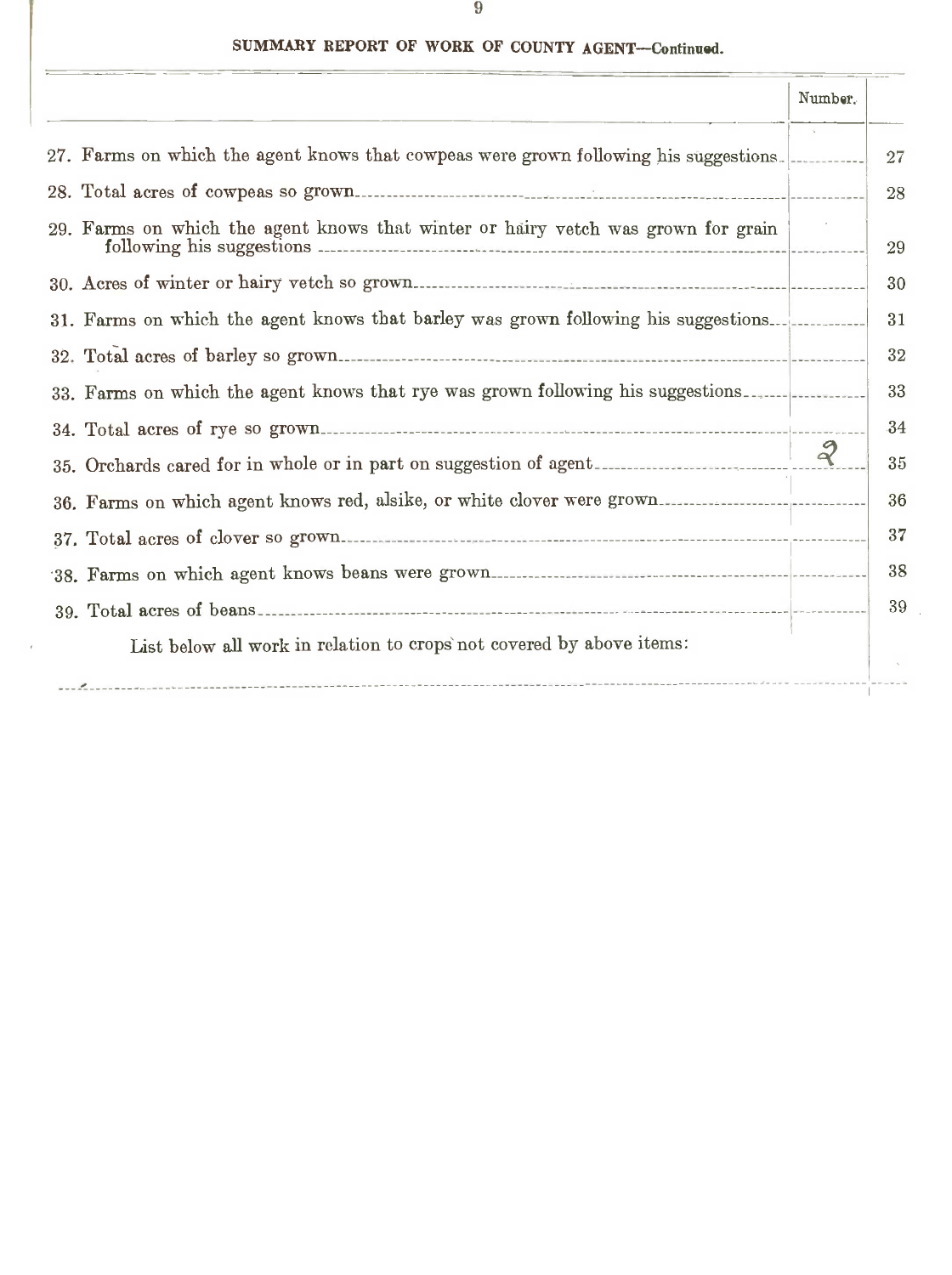**Contract Contract** 

| (C) WORK DONE IN RELATION TO LIVE STOCK.                                                                                |
|-------------------------------------------------------------------------------------------------------------------------|
| On suggestion of agent during 1918.                                                                                     |
| 40. Registered stallions the agent knows were secured on his suggestion                                                 |
|                                                                                                                         |
| 42. Registered cows the agent knows were secured on his suggestion                                                      |
| 43. Registered rams the agent knows were secured on his suggestion                                                      |
|                                                                                                                         |
| 44. Registered boars the agent knows were secured on his suggestion.                                                    |
| 45. Registered sires (all kinds) transferred from one community to another on his sugges-                               |
| 46. Number of head of other live stock bought or sold on his suggestion                                                 |
| 47. Cow-testing associations organized by agent or on his suggestion in 1918.                                           |
|                                                                                                                         |
| 49. Cows tested or under test in 1918 for milk production in all such associations organ-<br>ized in 1918 or previously |
|                                                                                                                         |
|                                                                                                                         |
| 52. Farms on which balanced rations figured by county agent are known to have been                                      |
|                                                                                                                         |
| 54. Total membership in such live-stock breeders' associations organized in 1918.                                       |
|                                                                                                                         |
| 56. Animals treated for blackleg by agent or on his suggestion                                                          |
|                                                                                                                         |
| 58. Hogs vaccinated for cholera by veterinarians or farmers on agent's suggestion                                       |
|                                                                                                                         |
|                                                                                                                         |
| List below all work in relation to live stock not included under the above items:                                       |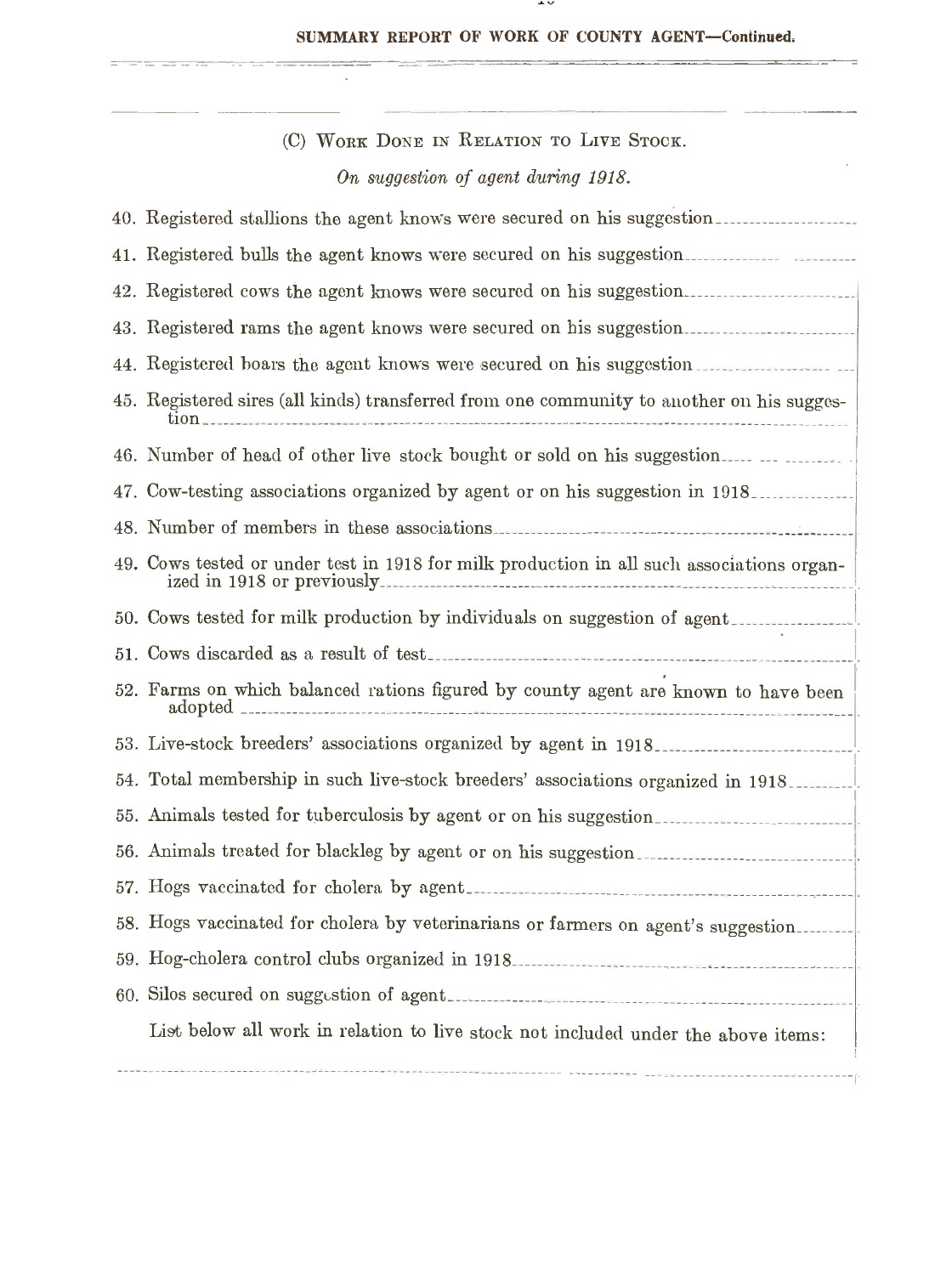÷

--

٠

|                                                                                                                                                                                           | Number. |                |
|-------------------------------------------------------------------------------------------------------------------------------------------------------------------------------------------|---------|----------------|
| (D) WORK DONE IN RELATION TO SOILS, FERTILIZERS, AND FERTILITY.<br>On suggestion of agent during 1918.                                                                                    |         |                |
|                                                                                                                                                                                           |         | 61             |
| 62. Drainage systems planned and adopted.                                                                                                                                                 |         | 62             |
|                                                                                                                                                                                           |         | 63             |
|                                                                                                                                                                                           |         | 6 <sup>1</sup> |
|                                                                                                                                                                                           |         | -65            |
| 66. Farmers reenforcing the manure with acid phosphate or ground rock phosphate.                                                                                                          |         | 66             |
|                                                                                                                                                                                           |         | 67             |
| 68. Tons of chemical fertilizer so used                                                                                                                                                   |         | 68             |
| 69. Farms on which the chemical fertilizers were home-mixed on suggestion or under the                                                                                                    |         | 69             |
| 70. Tons of such home-mixed fertilizers used<br>$\mathcal{U} \cdot \mathcal{U} \cdot \mathcal{U} \cdot \mathcal{U}$<br>71. Number of farms on which the agent tested the soil for acidity |         | 70<br>71       |
|                                                                                                                                                                                           |         | 72             |
|                                                                                                                                                                                           |         | 73             |
|                                                                                                                                                                                           |         | 74             |
|                                                                                                                                                                                           |         | 75             |
| 76. Acres of hay land and permanent pasture top-dressed (straw, manure, or fertilizer)                                                                                                    |         | 76             |
|                                                                                                                                                                                           |         | 77             |
| List below all work done in relation to soils, fertilizers, and fertility not covered by the<br>above items:                                                                              |         |                |
|                                                                                                                                                                                           |         |                |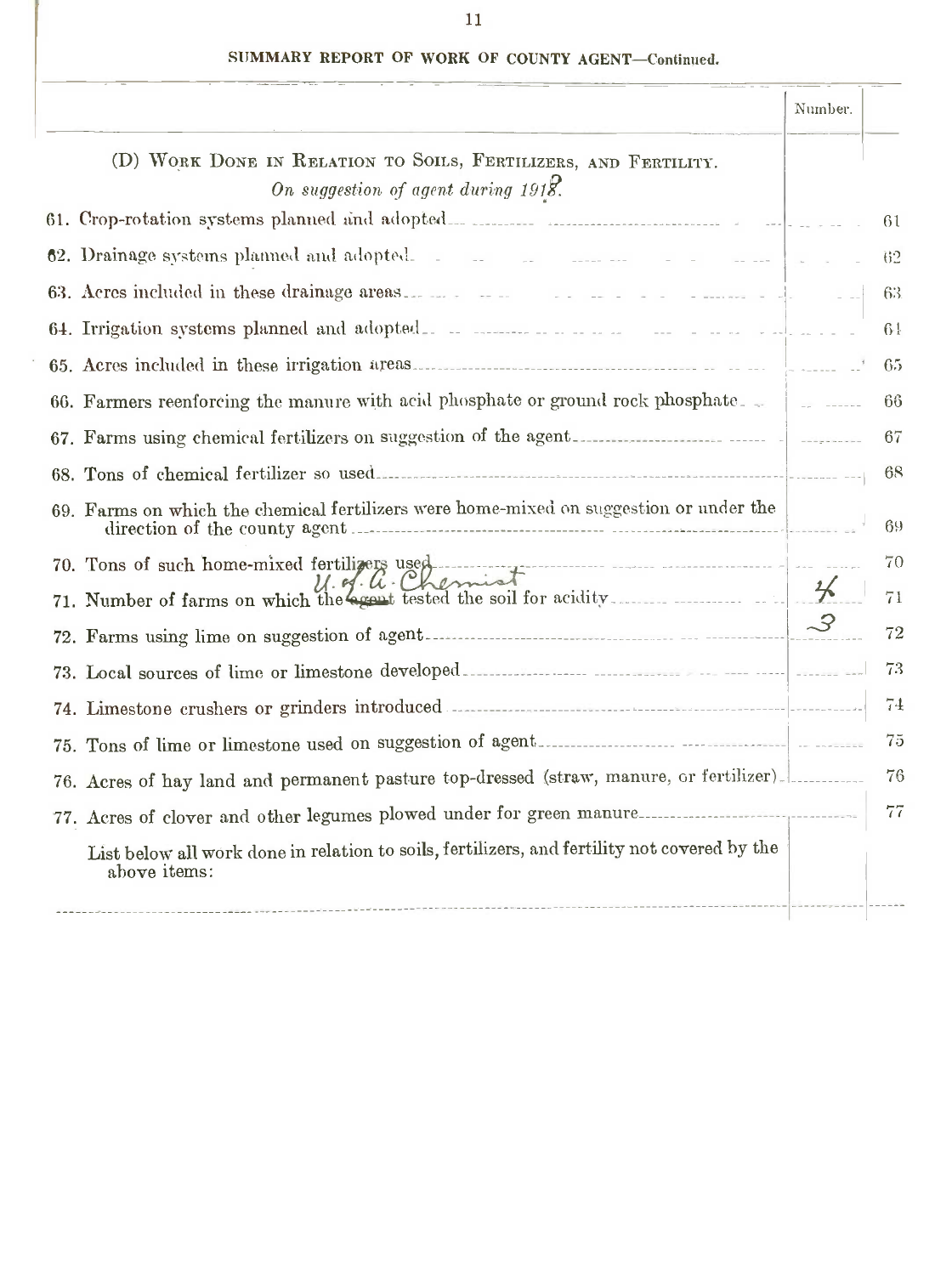|                                                                                                                               | Number. |     |
|-------------------------------------------------------------------------------------------------------------------------------|---------|-----|
| (E) WORK DONE IN RELATION TO FARM HOMES AND FARM BUSINESS.                                                                    |         |     |
| On advice of agent or under his direction during 1918.                                                                        |         | 78  |
|                                                                                                                               |         | 79  |
|                                                                                                                               |         | 80  |
| 81. Farmers who have made profitable changes in their business as a result of record                                          |         | 81  |
| 82. Farmers' exchanges organized by county agent or on his suggestion in 1918                                                 |         | 82  |
| 83. Value of business done in 1918 through all such exchanges organized by agent or his                                       |         | 83  |
| predecessors.<br>84. Other purchasing and marketing associations organized in 1918 by the county ag. at or on his suggestion. | 29530   | 384 |
| 85. Total value of business done in 1918 by all such associations organized by agent or                                       |         | 85  |
| 86. Approximate savings effected in 1918 by all such associations or exchanges                                                |         | 86  |
|                                                                                                                               |         | 87  |
| 88. Farms supplied with laborers in 1918 through such associations or exchanges, or                                           |         | 88  |
|                                                                                                                               |         | 89  |
|                                                                                                                               |         | 90  |
| List below all work done in relation to farm homes and farm business not covered<br>by the above items:                       |         |     |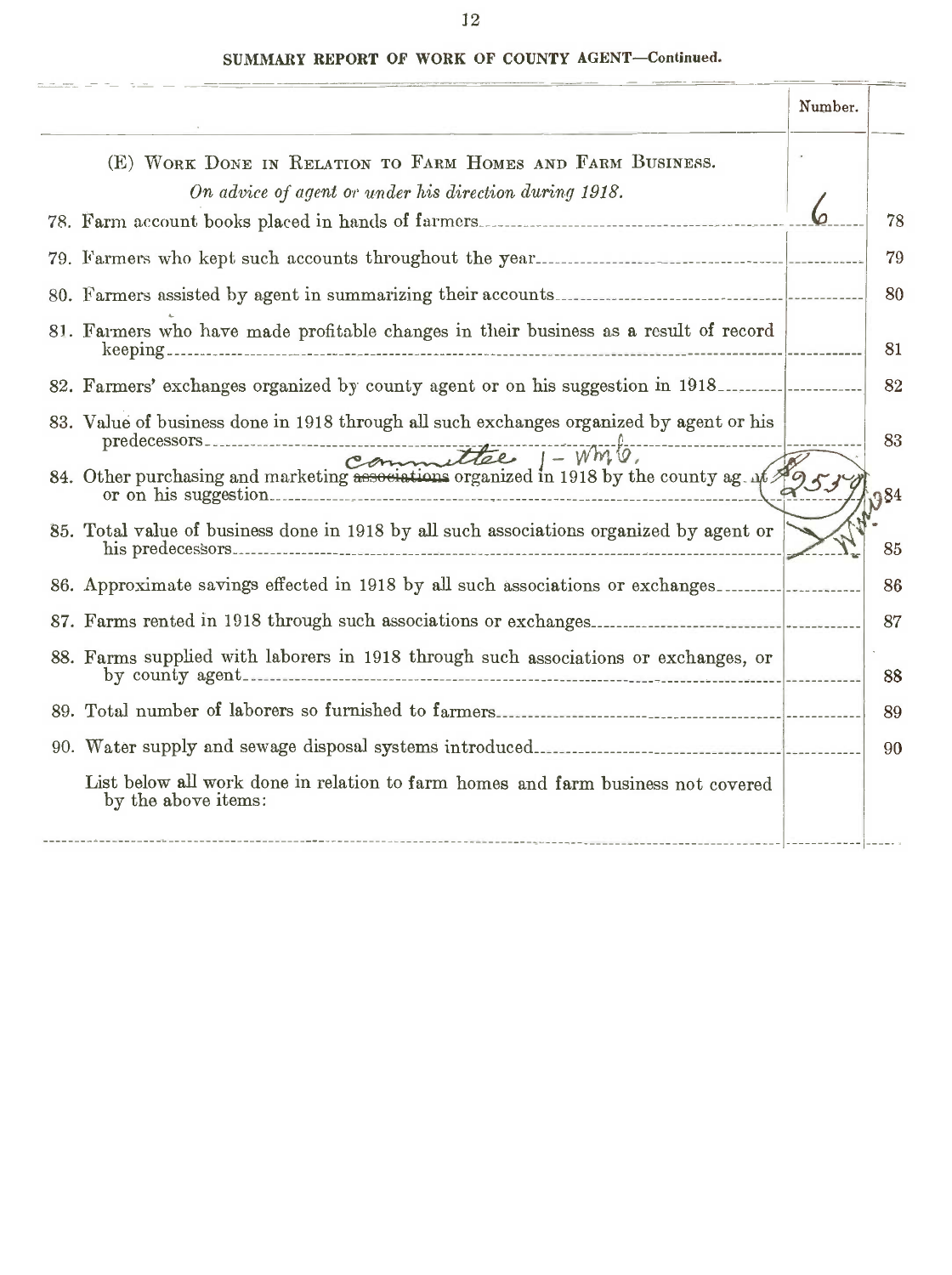|                                                                                           | Number. |              |   |
|-------------------------------------------------------------------------------------------|---------|--------------|---|
| (F) EXTENDING THE AGENT'S WORK IN THE COUNTY.                                             |         |              |   |
|                                                                                           |         | 91           |   |
|                                                                                           | 15d     | 92           | × |
|                                                                                           | 521     | 93           | ✕ |
|                                                                                           |         | 94           |   |
|                                                                                           |         | 95           |   |
|                                                                                           |         | 96           |   |
|                                                                                           |         | $rac{1}{97}$ |   |
|                                                                                           |         | 98           |   |
|                                                                                           |         | 99           |   |
|                                                                                           |         | 100          |   |
|                                                                                           |         | 101          |   |
|                                                                                           |         | 102          |   |
|                                                                                           |         | 103          |   |
|                                                                                           |         | 104          |   |
|                                                                                           |         | 105          |   |
|                                                                                           |         | 106          |   |
|                                                                                           |         | 107          |   |
| 108. Local extension schools, including farmers' institutes, in his county at which agent |         | 108          |   |
| 109. Days devoted by agent to the above extension schools and institutions.               |         | 109          |   |
|                                                                                           |         | 110          |   |
|                                                                                           |         | 111          |   |
|                                                                                           |         | 112          |   |
| 113. Meetings or demonstrations held at which assistance was rendered by specialists      |         | 113          |   |

<sup>a</sup> FARM VISIT: A farm visit is a call at <sup>a</sup> farm by the agent at which some definite information is given or concrete plan of work outlined, or some valuable information obtained from the farmer regarding his work or the better practice prevailing in his neighborhood.

<sup>b</sup> OFFICE CALL: An office call is <sup>a</sup> visit by <sup>a</sup> farmer, or other person, seeking agricultural information, as <sup>a</sup> result of which some definite assistance or information is given.

<sup>c</sup> A MEETING is an assemblage of persons in which the county agent takes <sup>a</sup> definite part, held in his own county.

<sup>d</sup> The association established primarily to promote county agent work.

<sup>e</sup> A LETTER is determined in the same way as an office call. Letters written shall include all single letters and theoriginai copy of circular letters on official business.

13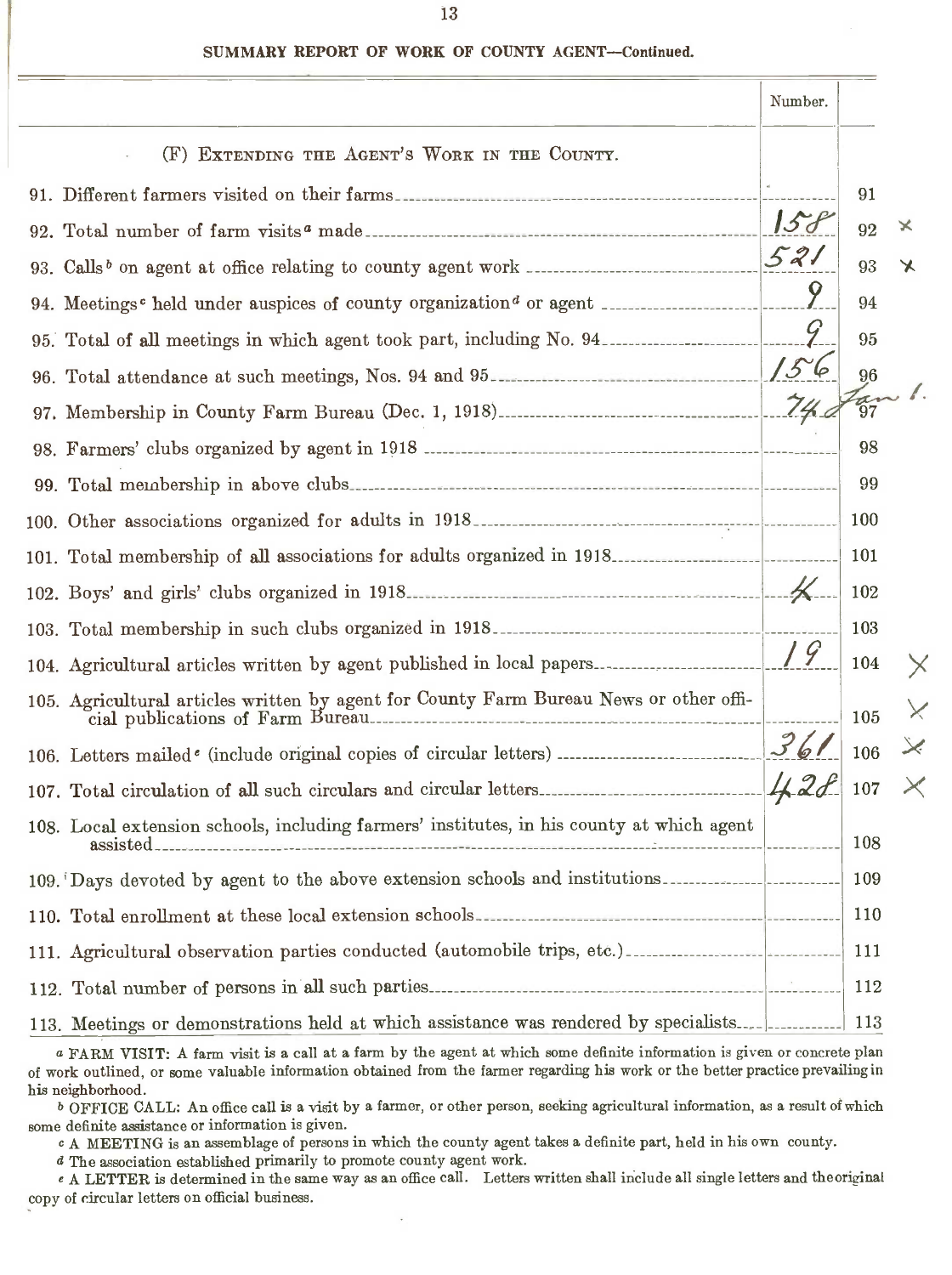|                                                                                                 | Dems. |
|-------------------------------------------------------------------------------------------------|-------|
| (F) EXTENDING THE AGENT'S WORK IN THE COUNTY-Continued.                                         |       |
| List below all work in relation to the projection of the agent's work throughout the<br>county: |       |
|                                                                                                 |       |
|                                                                                                 |       |
|                                                                                                 |       |
|                                                                                                 |       |
|                                                                                                 |       |
|                                                                                                 |       |
|                                                                                                 |       |
|                                                                                                 |       |
|                                                                                                 |       |
|                                                                                                 |       |
|                                                                                                 |       |
|                                                                                                 |       |
|                                                                                                 |       |
|                                                                                                 |       |
|                                                                                                 |       |

Sign.ed : \_

Oounty Agent.

Date mailed to State County Agent Leader: \_

14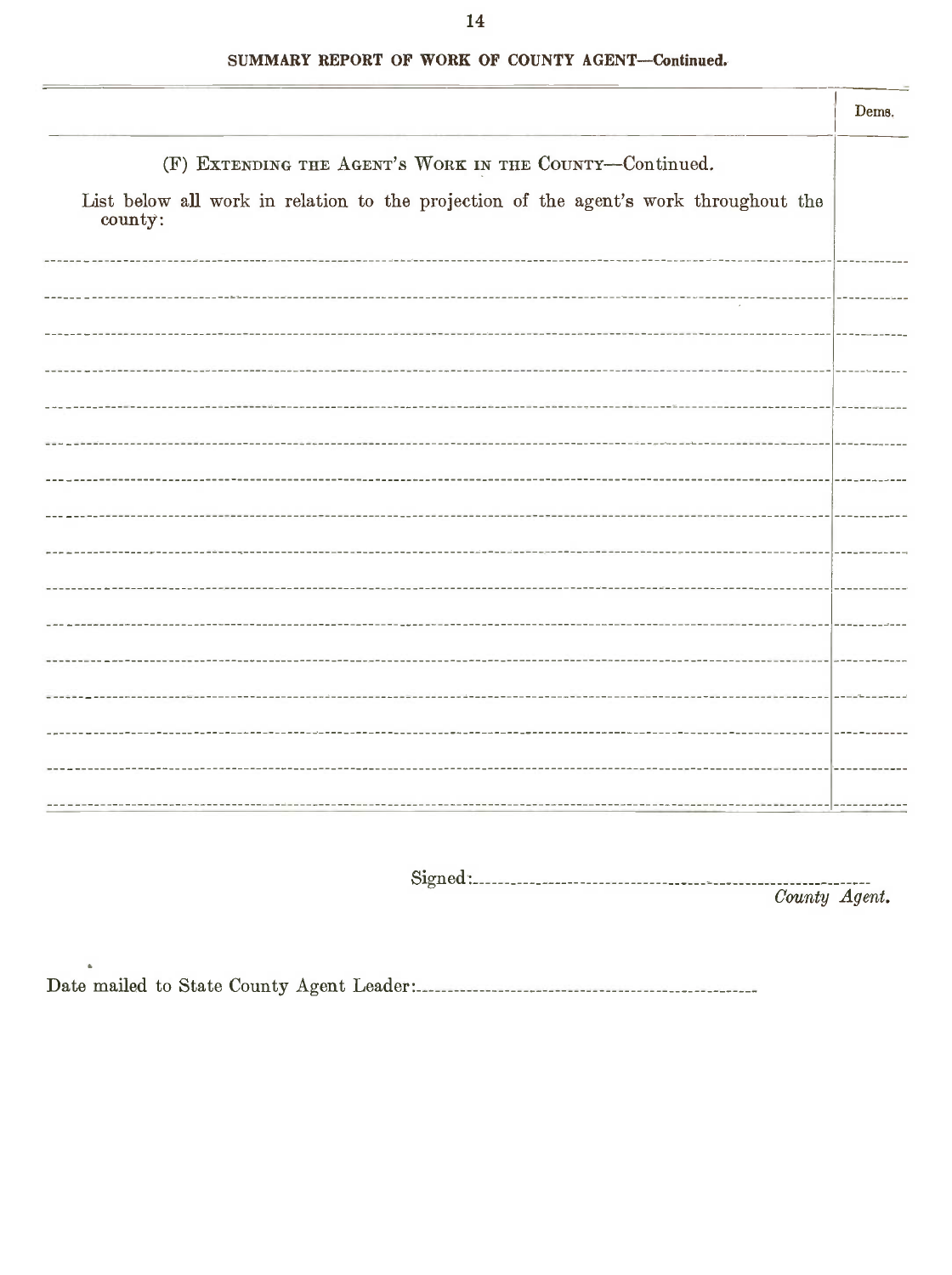## SPECIAL SUPPLEMENTARY REPORT, 1918.

#### REPORT OF WAR ACTIVITIES.

Include in your regular narrative report under appropriate headings <sup>a</sup> full discussion of methods used in food production and food conservation campaigns and other war activities, together with results.

TABULAR STATEMENT.

#### CROP PRODUCTION CAMPAIGNS.

|                                                                                  | Spring wheat. | Winter v heat. | Oats. | Corn. | Rye.           | Buckwheat. | Barley. |
|----------------------------------------------------------------------------------|---------------|----------------|-------|-------|----------------|------------|---------|
|                                                                                  |               | $(1919$ crop.) |       |       | $(1919$ crop.) |            |         |
| Number of farmers assisted in se-<br>curing or locating seed.                    |               |                |       |       |                |            |         |
|                                                                                  |               | $(1919$ crop). |       |       | $(1919$ crop.) |            |         |
| Number of bushels of seed secured<br>or located for farmers.                     |               |                |       |       |                |            |         |
| Number of additional acres seeded<br>as result of special production<br>campaign |               | $(1919$ crop). |       |       | $(1919$ crop). |            |         |
|                                                                                  |               | $(1918$ crop). |       |       | $(1918$ crop.) |            |         |
| Estimated total production on ad-<br>ditional acres in bushels.                  |               |                |       |       |                |            |         |

#### CROPS-Continued.

|                                                                                                                            | Sugar beets. | Potatoes. | Beans.              | Cane or<br>sorghum. | Other crops. |         |
|----------------------------------------------------------------------------------------------------------------------------|--------------|-----------|---------------------|---------------------|--------------|---------|
| Number of farmers assisted in se-                                                                                          |              |           |                     |                     |              |         |
| Number of bushels of seed secured                                                                                          |              |           |                     | Pounds.             |              |         |
| Number of additional acres seeded<br>as result of special production                                                       |              |           |                     |                     |              |         |
| Estimated total production on ad-                                                                                          |              |           |                     |                     |              |         |
|                                                                                                                            |              |           |                     |                     |              | Number. |
|                                                                                                                            |              |           | LABOR.              |                     |              |         |
| 3. Number of persons who applied for work as farm laborers or for household service to the county agent or<br>farm bureau: |              |           |                     |                     |              |         |
|                                                                                                                            |              |           |                     |                     |              |         |
|                                                                                                                            |              |           | <b>FERTILIZERS.</b> |                     |              |         |
|                                                                                                                            |              |           |                     |                     |              |         |
| 2. Tons of fertilizers (phosphate, nitrogen, potash, or mixed fertilizers) secured or located for farmers as               |              |           |                     |                     |              |         |